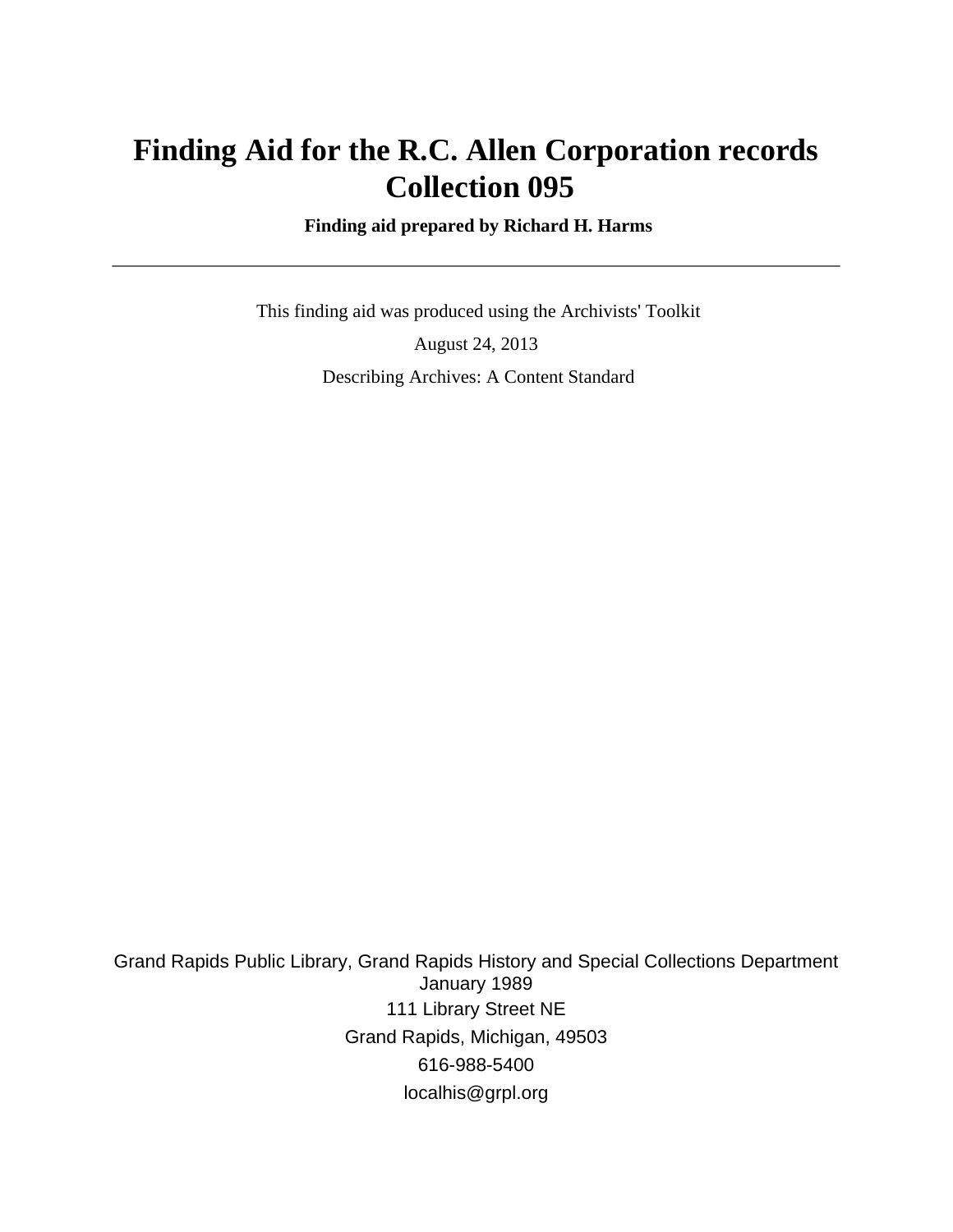# **Table of Contents**

 $\overline{\phantom{a}}$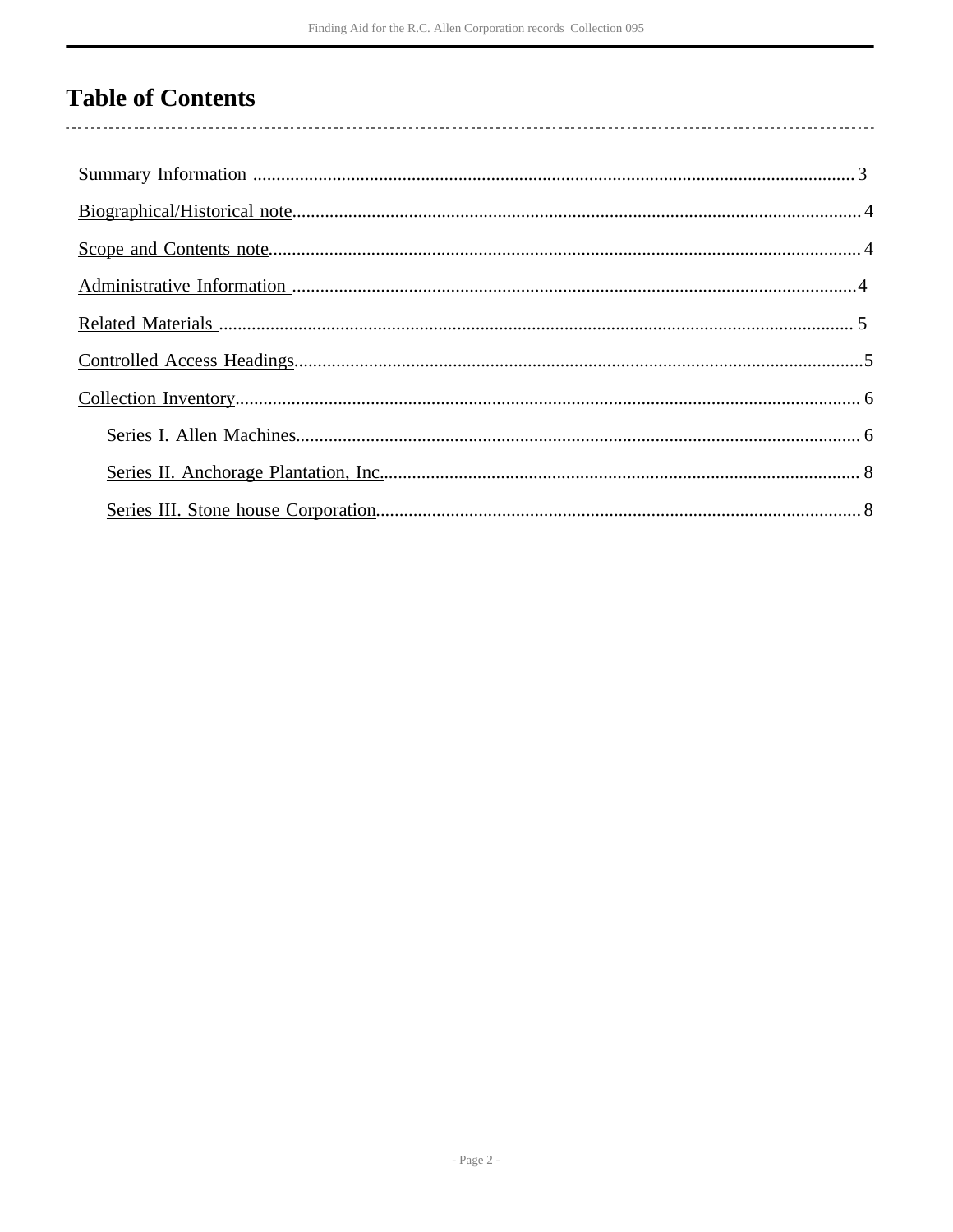# <span id="page-2-0"></span>**Summary Information**

| <b>Repository</b> | Grand Rapids Public Library, Grand Rapids History and Special<br><b>Collections Department</b>                                                                                                                                                                                                                                                                                                                                                                                                                                                                                                                                                                                                                                                                                                                                                                                                                                                                                                                          |
|-------------------|-------------------------------------------------------------------------------------------------------------------------------------------------------------------------------------------------------------------------------------------------------------------------------------------------------------------------------------------------------------------------------------------------------------------------------------------------------------------------------------------------------------------------------------------------------------------------------------------------------------------------------------------------------------------------------------------------------------------------------------------------------------------------------------------------------------------------------------------------------------------------------------------------------------------------------------------------------------------------------------------------------------------------|
| <b>Creator</b>    | Allen, Ralph C, 1884-1967                                                                                                                                                                                                                                                                                                                                                                                                                                                                                                                                                                                                                                                                                                                                                                                                                                                                                                                                                                                               |
| <b>Creator</b>    | R.C. Allen Corporation.                                                                                                                                                                                                                                                                                                                                                                                                                                                                                                                                                                                                                                                                                                                                                                                                                                                                                                                                                                                                 |
| <b>Title</b>      | R.C. Allen Corporation records                                                                                                                                                                                                                                                                                                                                                                                                                                                                                                                                                                                                                                                                                                                                                                                                                                                                                                                                                                                          |
| Date [inclusive]  | 1948-1962                                                                                                                                                                                                                                                                                                                                                                                                                                                                                                                                                                                                                                                                                                                                                                                                                                                                                                                                                                                                               |
| <b>Extent</b>     | 6.0 Linear feet 5 boxes                                                                                                                                                                                                                                                                                                                                                                                                                                                                                                                                                                                                                                                                                                                                                                                                                                                                                                                                                                                                 |
| Language          | English                                                                                                                                                                                                                                                                                                                                                                                                                                                                                                                                                                                                                                                                                                                                                                                                                                                                                                                                                                                                                 |
| <b>Abstract</b>   | The firm of R.C. Allen was begun by Ralph C. Allen (1884-1967) in<br>1932 in Grand Rapids, Michigan to produce low cost adding machines.<br>During World War II, the firm learned about integrating electronics into<br>their systems. At the time of Allen's retirement in 1963 the company<br>enjoyed international sales and had some 500 employees. During the<br>1980s the firm was sold to out-of-state interests and eventually production<br>was moved to California. Including documents from 1948 to 1962,<br>the records of the collection primarily provide insight into the growth<br>of the corporation during the 1950s with detailed financial reports,<br>correspondence and other assorted documents. In addition to adding<br>machines, typewriter and calculators manufactured by the corporation, the<br>firm also expanded into real estate investment south and west of Holland,<br>Michigan. The real estate activities are documented with abstracts,<br>correspondence and attorney opinions. |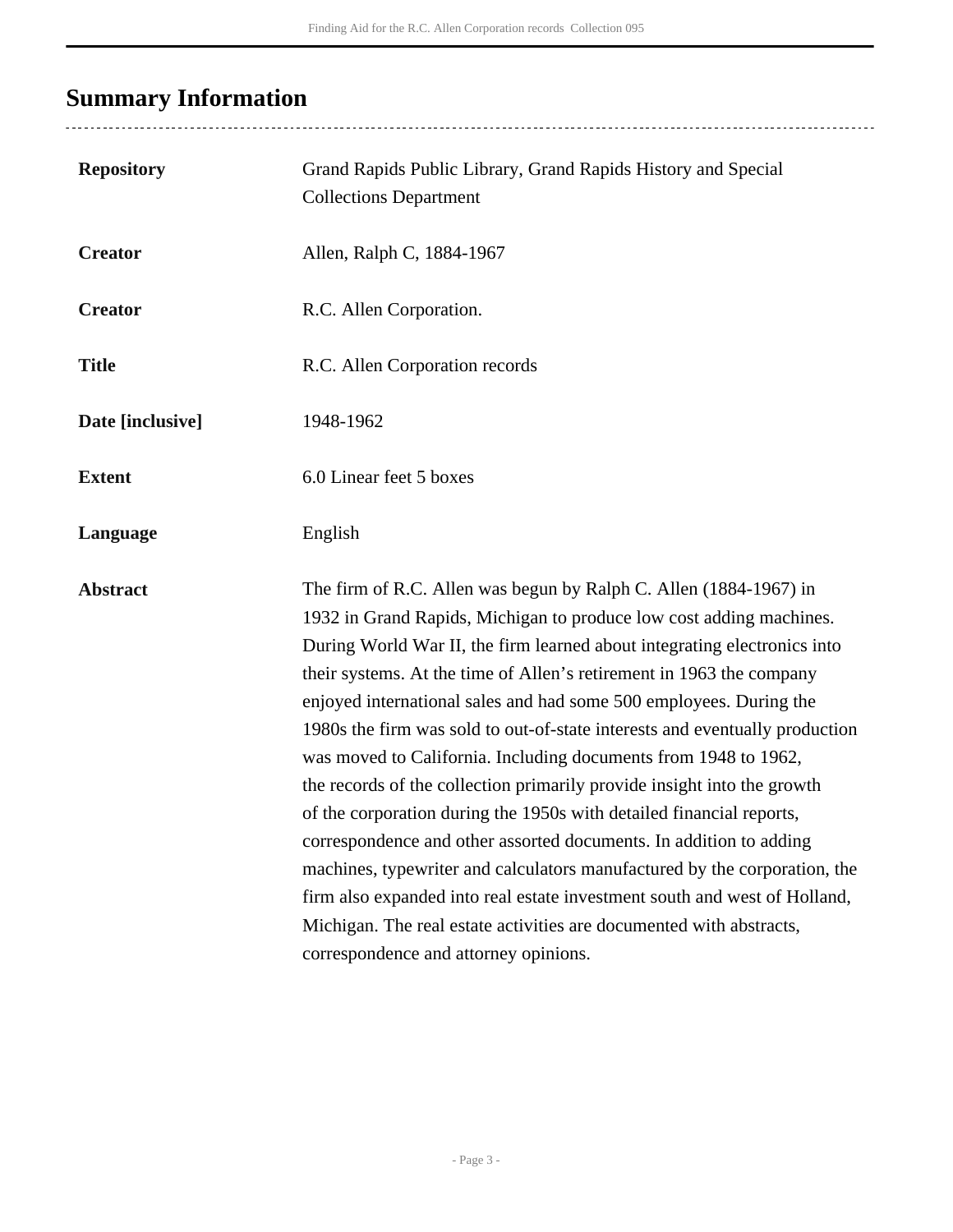## <span id="page-3-0"></span>**Biographical/Historical note**

The R.C. Allen Company was begun by Ralph C. Allen (1884-1967), a former employee of Burroughs Adding Machine Company, in 1932 producing a low cost adding machine. Later a cash drawer was added to adding machines so that they could also serve as cash registers. These early machines were all mechanical. Following World War II, during which the firm learned about integrating electronics into their systems from their war time government contracts for manufacturing aircraft instruments, the company began replacing mechanical segments of their machines with the more maintenance free electronic components. During the 1950s the corporation added typewriters to their product line with acquisition of the Woodstock Typewriter Company. By the early 1960s the firm employed upward of 500 people in its Grand Rapids factories and had a sales network throughout North America, Europe and the Orient.

During the late 1950s the corporation expanded its scope into real estate development. This took the form of Anchorage Plantation in North Carolina and two plats south and west of Holland.

Allen directly and firmly controlled the corporation until 1963 when he retired from active control. Allen died in 1967 near his home outside Holland.

During the 1980s the firm was sold to out-of-state interests and eventually production was moved to California. The Allen Building remains on the west side of the Grand River near 6th Street having been converted to office space.

## <span id="page-3-1"></span>**Scope and Contents note**

Of the three series in this collection, Series II and III are real estate endeavors, the firm's growth during the 1950s. The documentation, though sporadic, details the financial growth, the management style in the firm, the reorganization of the early 1950s with a Reconstruction Finance Corporation loan, sales, real estate acquisitions and product lines.

# <span id="page-3-2"></span>**Administrative Information**

### **Publication Information**

Grand Rapids Public Library, Grand Rapids History and Special Collections Department January 1989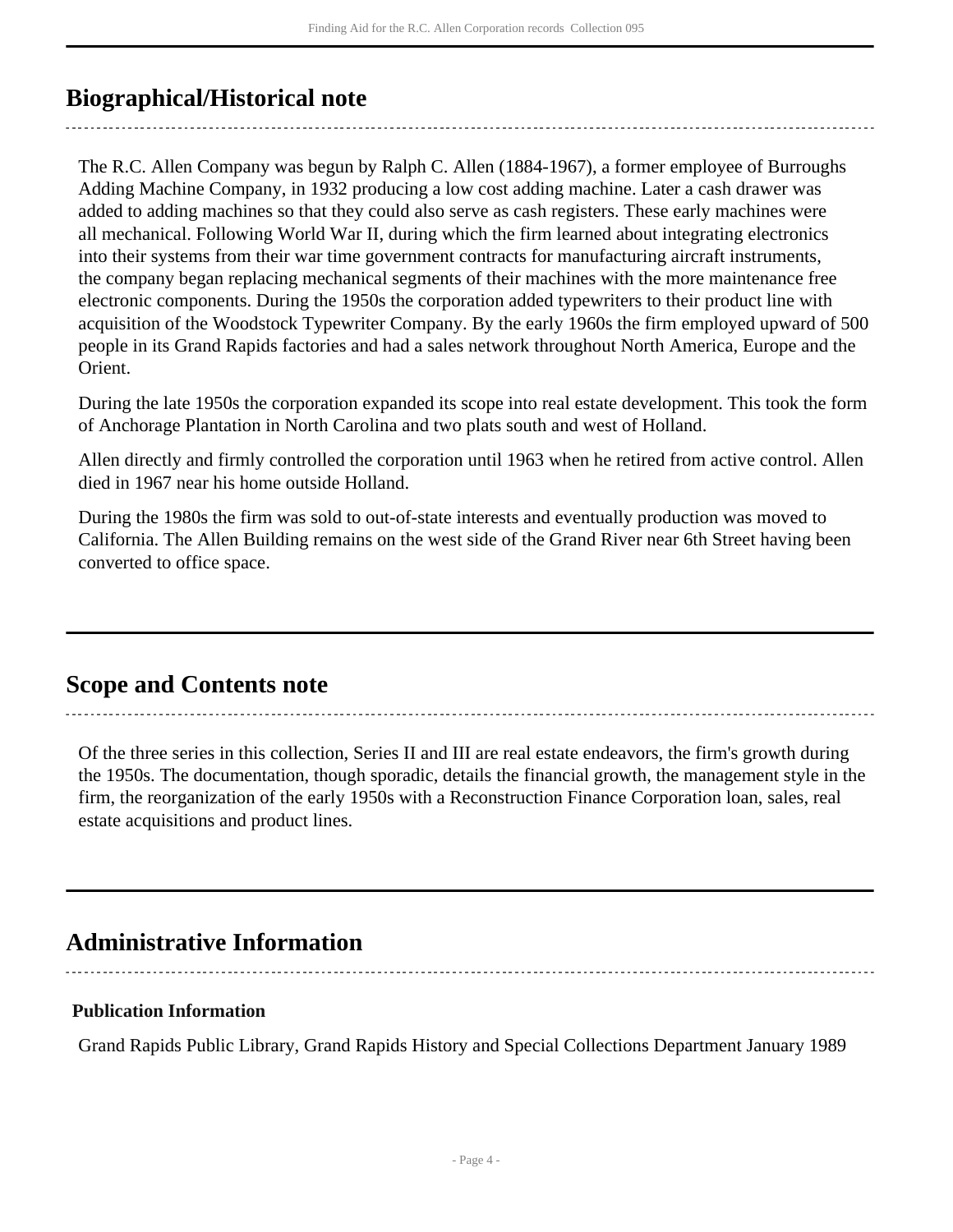#### **Immediate Source of Acquisition note**

R.C. Allen Corporation, 1982, accession number 1986.220

#### **Unprocessed materials**

Boxes 6-11, accession number 1993.036. No description of these materials listed in the body of the finding aid; no physical processing.

## <span id="page-4-0"></span>**Related Materials**

#### **Related Archival Materials note**

Coll. 246, GRPL Trade Catalog Collection, for trade catalogs for R.C. Allen, and other Grand Rapids area manufacturers.

## <span id="page-4-1"></span>**Controlled Access Headings**

### **Genre(s)**

• business records

#### **Geographic Name(s)**

• Grand Rapids (Mich.) -- History

### **Subject(s)**

- Business Enterprises -- Michigan -- Grand Rapids Region
- Office equipment and supplies industry -- Michigan -- Grand Rapids
- Real property -- Michigan -- Holland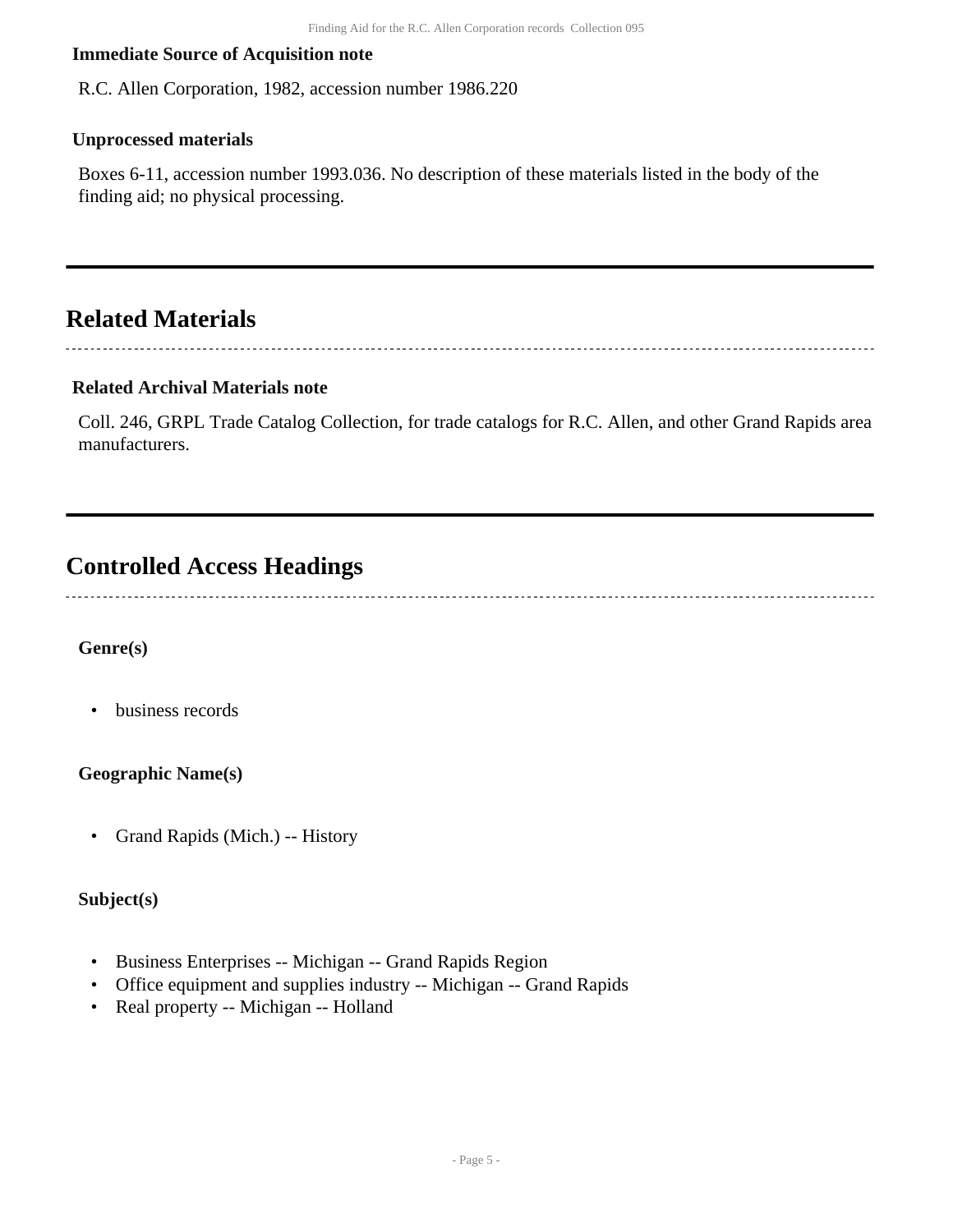# <span id="page-5-0"></span>**Collection Inventory**

<span id="page-5-1"></span>

| Series I. Allen Machines 1948-1962                 |              |                |
|----------------------------------------------------|--------------|----------------|
|                                                    | <b>Box</b>   | <b>Folder</b>  |
| Automobiles 1959                                   | $\mathbf{1}$ | $\mathbf{1}$   |
| Comptroller's Correspondence 1949, 1958-1959       | $\mathbf{1}$ | $\overline{2}$ |
| Employee Benefit Programs 1958-1962                | $\mathbf{1}$ | $\overline{3}$ |
| Financial Reports 1947-1957                        | $\mathbf{1}$ | $\overline{4}$ |
|                                                    |              | <b>Box</b>     |
| Financial Reports, unfoldered 1957-1959            |              | $\overline{4}$ |
|                                                    | <b>Box</b>   | <b>Folder</b>  |
| History 1948, 1956                                 | $\mathbf{1}$ | 5              |
| Meeting Minutes 1954                               | $\mathbf{1}$ | 6              |
| Modernization Study 1949                           | $\mathbf{1}$ | $\overline{7}$ |
| Organization, Officers, Background 1949-1950, n.d. | $\mathbf{1}$ | 8              |
| Product Flyers, n.d.                               | $\mathbf{1}$ | 9              |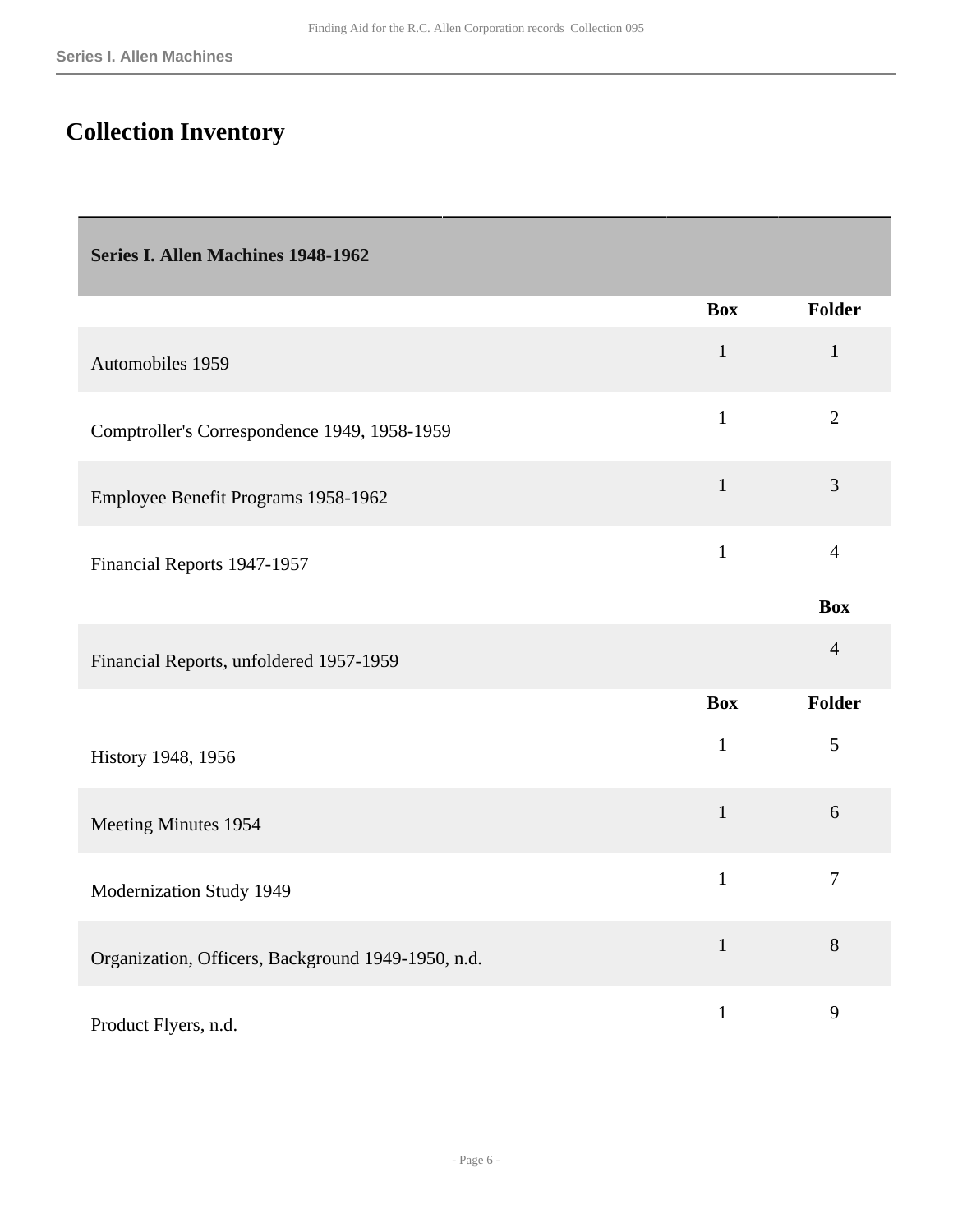### **Subsidiary Reports**

|                                        | <b>Box</b>     | <b>Folder</b>  |
|----------------------------------------|----------------|----------------|
| New York Business Machines 1957        | $\mathbf{1}$   | 10             |
| R.C. Allen Corp. of Delaware 1957-1958 | $\mathbf{1}$   | 11             |
| Woodstock Typewriter, c.1957           | $\mathbf{1}$   | 12             |
| Woodstock Co. Agreements 1948-1950     | 3              | $\overline{2}$ |
|                                        | <b>Box</b>     | <b>Folder</b>  |
| Incorporation Papers 1949-1959         | $\overline{2}$ | $\mathbf{1}$   |
|                                        |                |                |

### **Securities and Exchange Documents**

|                                                   | <b>Box</b>     | <b>Folder</b>  |
|---------------------------------------------------|----------------|----------------|
| Prospectus 1952                                   | $\overline{2}$ | $\overline{2}$ |
| Reports 1952-1959                                 | $\overline{2}$ | $3 - 4$        |
| Reconstruction Finance Corporation Loan 1949-1950 | $\overline{2}$ | 5              |
|                                                   | <b>Box</b>     | <b>Volume</b>  |
| Ledger and Journal 1948-1956                      | 5              | $\mathbf{1}$   |
| Ledger and Journal 1954-1962                      | 5              | $\overline{2}$ |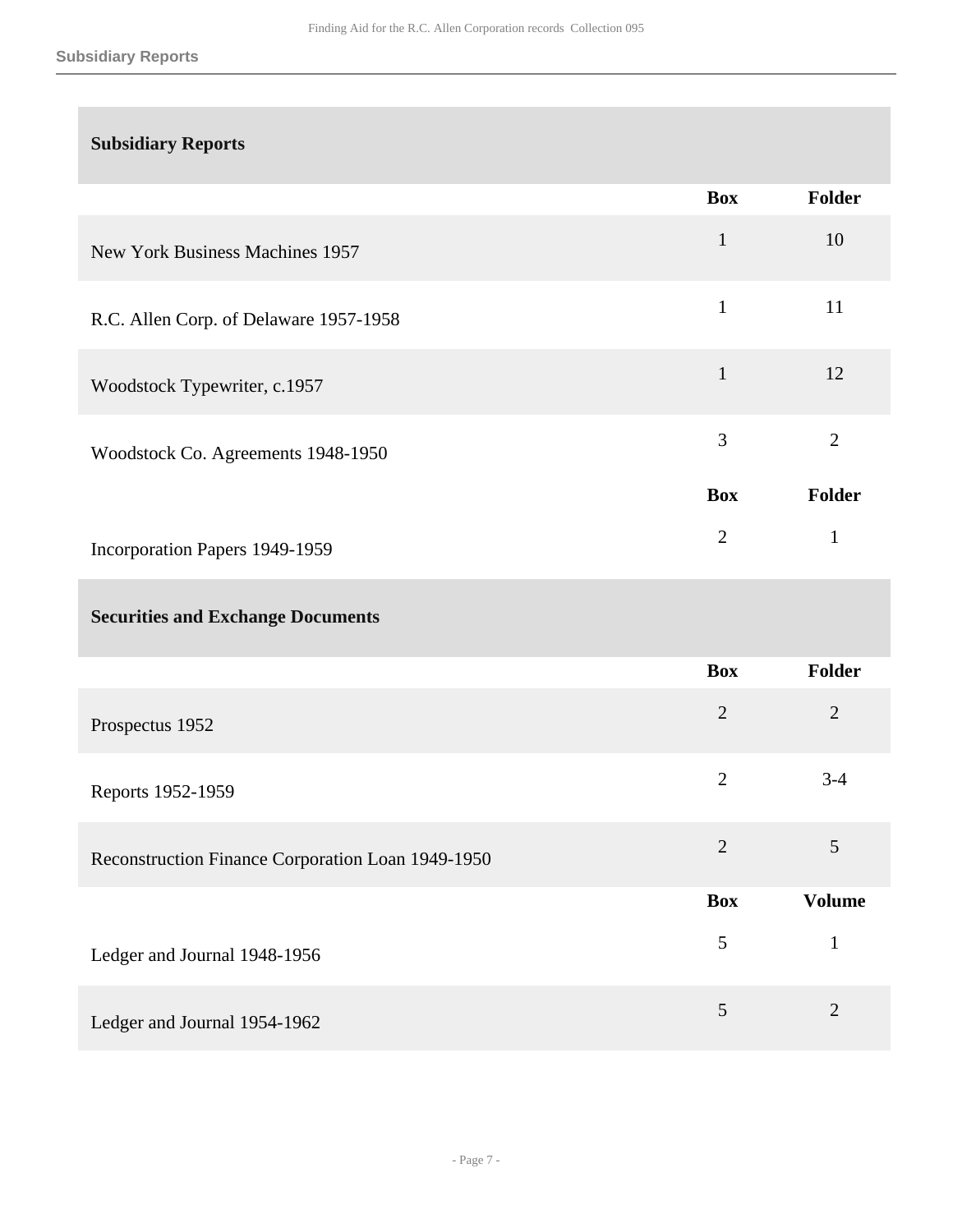### <span id="page-7-0"></span>**Series II. Anchorage Plantation, Inc. 1957**

<span id="page-7-1"></span>

|                                            | <b>Box</b>     | Folder         |
|--------------------------------------------|----------------|----------------|
| Mortgage Loan 1957                         | $\overline{2}$ | 6              |
| <b>Series III. Stone house Corporation</b> |                |                |
|                                            | <b>Box</b>     | Folder         |
| <b>Statements 1952-1958</b>                | $\overline{2}$ | $\overline{7}$ |
| Allen Acres Sale 1959                      | $\overline{2}$ | 8              |
| Leases 1954-1955                           | 3              | $\mathbf{1}$   |

### **Real Estate. [095-3-2 See Subsidiary Reports above].**

| Diekema Homestead Addition, Holland | <b>Box</b><br>3 | Folder<br>3 |
|-------------------------------------|-----------------|-------------|
|                                     | <b>Box</b>      | Folder      |
| Lots 346-50 1955-1956               | 3               | 4           |
| Lot 349 1956                        | 3               | 5           |
| Lots 351-2 1955                     | 3               | 6           |
| Lots 354-7 1955                     | 3               | 7           |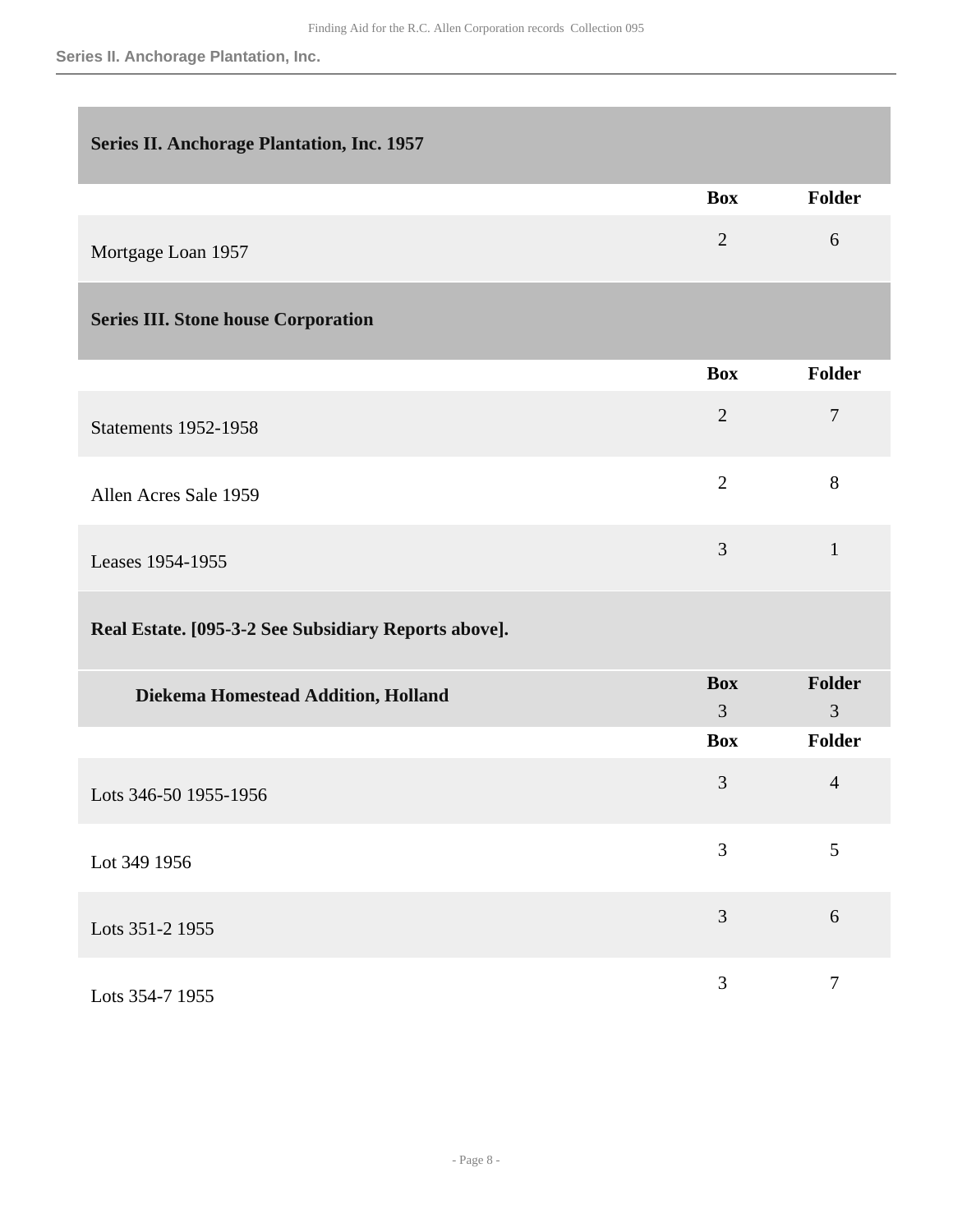| Lots 358-61 1955 | 3              | 8  |
|------------------|----------------|----|
| Lots 362-3 1955  | 3              | 9  |
| Lots 364-5 1956  | 3              | 10 |
| Lots 366-7 1955  | 3              | 11 |
| Lots 368-70 1955 | $\overline{3}$ | 12 |
| Lot 371 1956     | 3              | 13 |

### **Lugers Addition, Holland**

|                   | <b>Box</b> | Folder |
|-------------------|------------|--------|
| Lot 92 1955-1958  | 3          | 14     |
| Lot 113 1955-1957 | 3          | 15     |
| Lots 114-5 1955   | 3          | 16     |
| Lots 116-7 1955   | 3          | 17     |
| Lot 118 1955      | 3          | 18     |
| Lot 119 1955      | 3          | 19     |